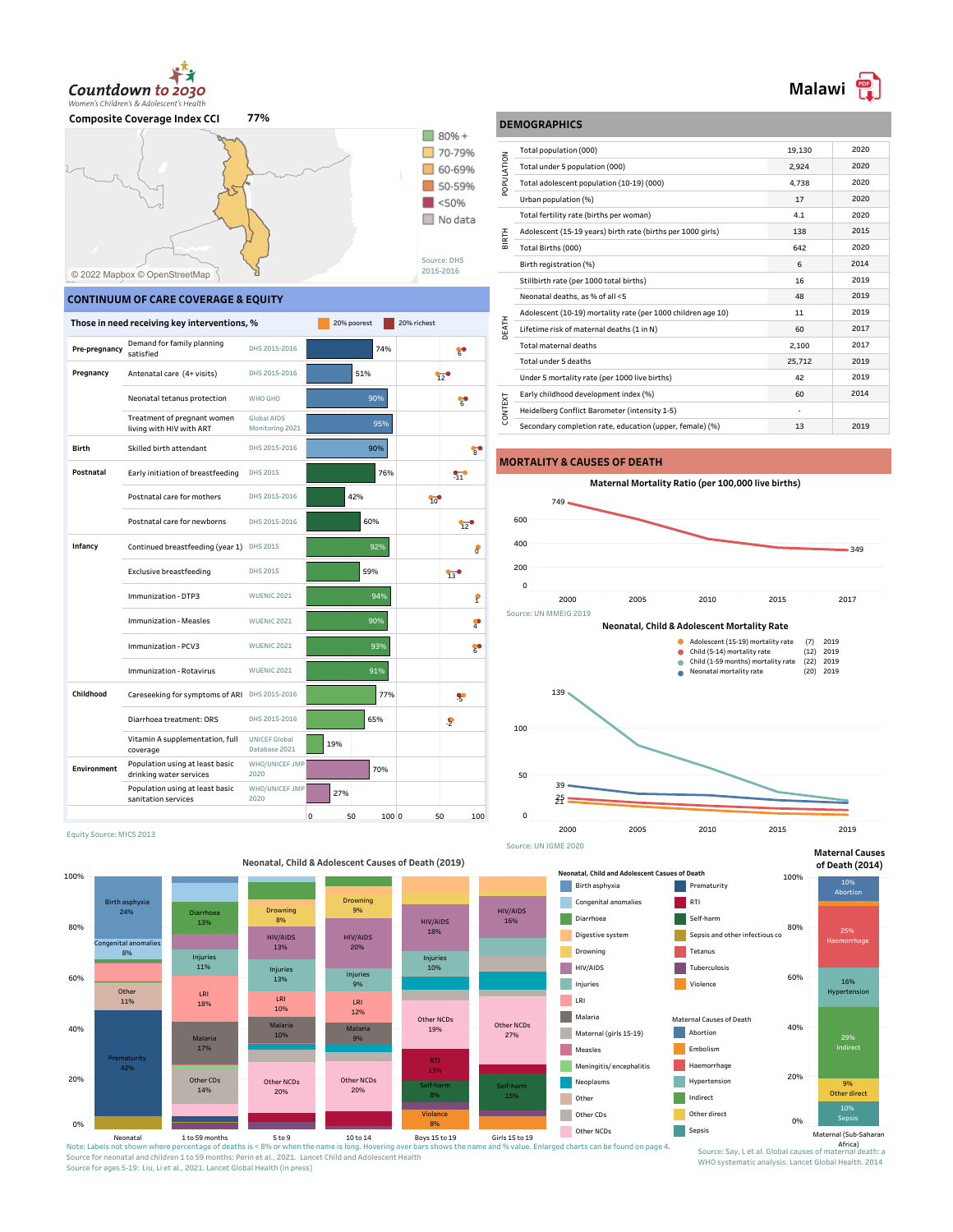





**Malawi** 

## **MATERNAL & NEWBORN HEALTH**

**PREGNANCY & DELIVERY**









## **CHILD & ADOLESCENT HEALTH**



## **DIARRHOEA TREATMENT**



## **CARESEEKING FOR ARI SYMPTOMS**

Percentage of children under 5 years with symptoms of acute respiratory infection taken to appropriate health provider:



### **ADDITIONAL CHILD HEALTH INDICATORS**

| Population sleeping under ITN or sleeping<br>in a house sprayed by IRS | 42%   | 2017 |
|------------------------------------------------------------------------|-------|------|
| Children under-5 sleeping under ITNs                                   | 68%   | 2017 |
| Careseeking for fever                                                  | 54%   | 2017 |
| Malaria diagnostics in children under-five<br>with fever               | 38%   | 2017 |
| Number of children not vaccinated with<br>DTP <sub>1</sub>             | 31000 | 2020 |

### **ADDITIONAL MATERNAL & NEWBORN HEALTH INDICATORS**

| First antenatal care visit within the first<br>trimester             |  |  | 24%          | 2016 |
|----------------------------------------------------------------------|--|--|--------------|------|
| Treatment of pregnant women living with<br>HIV with ART*             |  |  | >95%         | 2020 |
| Intermittent preventive treatment for<br>malaria during pregnancy 3+ |  |  | 41%          | 2017 |
| Institutional<br>Total: 91%<br>Public: 79%<br>deliveries             |  |  | Private: 13% | 2016 |
| Caesarean<br>Total: 6%<br>Urban: 12%<br>section rate                 |  |  | Rural: 5%    | 2016 |
| *Source: Global AIDS Monitoring and UNAIDS 2021 estimates            |  |  |              |      |

## **ENVIRONMENT**

Drinking water, sanitation and hygiene coverage (%), 2020



Note: Numbers may not add to 100% due to rounding Source: WHO/UNICEF Joint Monitoring Programme 2021

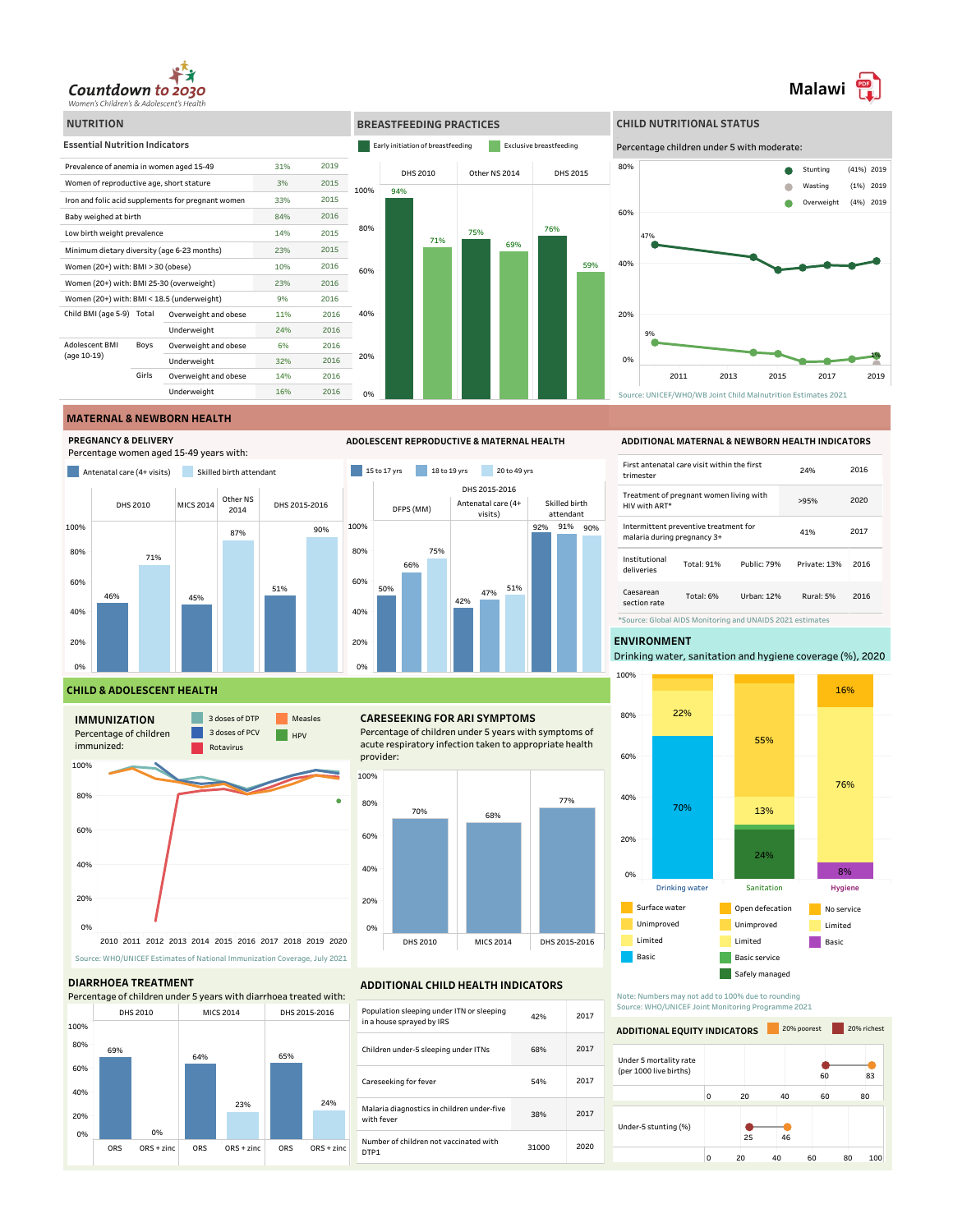

**LEGISLATIVE POLICIES**

**POLICIES, SYSTEMS & FINANCING**

### Legal status of abortion

|         | Legal age limit exists for adolescents to access family planning without spousal or parental |
|---------|----------------------------------------------------------------------------------------------|
| consent |                                                                                              |
|         |                                                                                              |

| <b>Emergency Contraception</b>                                                                           | <b>Married Adolescents</b>   | - |  |  |  |
|----------------------------------------------------------------------------------------------------------|------------------------------|---|--|--|--|
|                                                                                                          | <b>Unmarried Adolescents</b> |   |  |  |  |
|                                                                                                          | <b>Married Adolescents</b>   | - |  |  |  |
| <b>Contraceptive Services</b><br><b>Unmarried Adolescents</b>                                            |                              |   |  |  |  |
| Source: WHO Sexual, Reproductive, Maternal, Newborn, Child and Adolescent Health Policy Survey 2018-2019 |                              |   |  |  |  |
| Maternity protection (Convention 183)<br>No                                                              |                              |   |  |  |  |
| .                                                                                                        |                              |   |  |  |  |

Source: International Labour Organization, NORMLEX information system on International Labour Standards 2021

# **GOVERNANCE**

Costed national implementation plan(s) for reproductive, maternal, newborn, and child health available

| Combined plan                                                                                            | ۰                        |
|----------------------------------------------------------------------------------------------------------|--------------------------|
| Plan with at least one component                                                                         | $\overline{\phantom{0}}$ |
| <b>Maternal Death Review</b>                                                                             |                          |
| A national policy to notify all maternal deaths                                                          | Yes                      |
| A national maternal death review committee                                                               | Yes                      |
| A subnational maternal death review committee                                                            | Yes                      |
| Both national and subnational maternal death review committees                                           | Yes                      |
| Civil society involvement in national maternal, newborn and child health<br>programs                     | ٠                        |
| National coordinating body that looks at RMNCAH or its components                                        | ٠                        |
| National human rights institution mandated/authorized to consider matters<br>related to RMNCAH           | ٠                        |
| Source: WHO Sexual, Reproductive, Maternal, Newborn, Child and Adolescent Health Policy Survey 2018-2019 |                          |

## **SERVICE DELIVERY**

| Midwives authorized for specific tasks                                                                                             |      |      |  |
|------------------------------------------------------------------------------------------------------------------------------------|------|------|--|
| Manual removal of placenta                                                                                                         |      | Yes  |  |
| Administration of anticonvulsants                                                                                                  |      | Yes  |  |
| Administration of oxytocics                                                                                                        |      | Yes  |  |
| Assisted instrumental delivery by vacuum extractor                                                                                 |      | Yes  |  |
| Yes<br>Manual vacuum aspiration for retained products                                                                              |      |      |  |
| Yes<br>Newborn resuscitation with mask                                                                                             |      |      |  |
| Parenteral administration of antibiotics                                                                                           |      | Yes  |  |
| Source: The State of the World's Midwifery (SoWMy) 2021                                                                            |      |      |  |
| Density of doctors (per 10,000 population)                                                                                         | 0.36 | 2018 |  |
| Density of nurses and midwives (per 10,000 population)                                                                             | 4.39 | 2018 |  |
| Proportion of health facilities with a core set of relevant essential<br>medicines available and affordable on a sustainable basis |      |      |  |

- -

Source: WHO Global Abortion Policies Database, as of July 2021

| International code of<br>marketing of<br>breastmilk substitutes | No legal measures | Some provisions of<br>the Code included | Moderately aligned<br>with the Code | Substantialy<br>aligned with the<br>Code |
|-----------------------------------------------------------------|-------------------|-----------------------------------------|-------------------------------------|------------------------------------------|
|-----------------------------------------------------------------|-------------------|-----------------------------------------|-------------------------------------|------------------------------------------|

Source: World Health Organization, UNICEF, IBFAN. Marketing of breast-milk substitutes: National Implementation of the international code. Status Report 2020. Geneva: World Health Organization; 2020

|                                                           | <b>Maize flour</b> | Rice          | <b>Wheat flour</b> |
|-----------------------------------------------------------|--------------------|---------------|--------------------|
| Legislation on food fortification<br>(wheat, rice, maize) | Mandatory          | No or unknown | Mandatory          |

ource: Food Fortification Initiative. Global Progress. Accessed July 2021

### No data to display Per Capita Total Expenditure on Health (US \$) \$35 Government Expenditure on Health per capita (US \$) \$10 Out of pocket expenditure as % of total expenditure on health 11% General government expenditure on health as % of total government expenditure 10% 2018 2018 2018 2018 **FINANCING**

Source: WHO Global Health Expenditure Database

| $ODA+ (US $)$                               |      |                     | ODA+ (US \$ millions)     |         |
|---------------------------------------------|------|---------------------|---------------------------|---------|
| ODA+ flows to RMNCH<br>per capita           | \$20 | 2019                | Total ODA+ flows to RMNCH | 379.343 |
| ODA+ to CH per child<br>U5                  | \$19 | 2019                | ODA+ to CH                | 147.555 |
|                                             |      | ODA+ to RMNCH other | 102.975                   |         |
| ODA+ to MNH per birth                       | \$16 | 2019                | ODA+ to MNH               | 58.023  |
| ODA+ to RH per woman<br>of reproductive age | \$51 | 2019                | ODA+ to RH                | 70.790  |
|                                             |      |                     |                           |         |

Source: Organisation for Economic Co-operation and Development's Development Assistance Committee, London School of Health and Tropical Medicine, July 2021

## **ACRONYMS**

Source: The 2021 update, Global Health Workforce Statistics, WHO

**ART** = Antiretroviral therapy **BMI =** Body mass index **CCI=** Composite coverage index **CH** = Child health **DFPS(MM**) = Demand for family planning satisfied with modern methods **DTP1** = 1st dose of diphtheria, tetanus toxoid, and pertussis vaccine **DTP3** = 3rd dose of diphtheria, tetanus toxoid, and pertussis vaccine **HPV** = Human papillomavirus **ITNs** = Insecticide-treated nets **MNH**= Maternal and newborn health **ODA+** = Official development assistance and development finance **ORS** = Oral rehydration solution **PCV3** = 3rd dose of pneumococcal conjugate vaccine **RH** = Reproductive health **RMNCH** = Reproductive, maternal, newborn and child health Estimation **NS** = National Survey **WB**= World Bank **MATERNAL, NEWBORN, CHILD & ADOLESCENT HEALTH INDICATORS SOURCES**

### **CAUSES OF DEATH**

**LRI** = Lower respiratory infection **RTI** = Road traffic injuries

**ORGANIZATIONS, WORKING GROUPS & DATA**

**DHS** = Demographic and Health Survey

**IGME** = United Nations Inter-Agency Group for Child Mortality

**MICS** = Multiple Indicator Cluster Survey **MMEIG** = UN Maternal Mortality Estimation Interagency Group

**UNICEF** = United Nations International Children's Fund

**WHO** = World Health Organization

## **ADDITIONAL INFORMATION AND SDG TARGETS ON MATERN..**

The map includes the CCI by region. The CCI summarizes coverage for MNCH using a single number. It is calculated as the weighted mean of 8 interventions: demand for family planning satisfied with modern methods, antenatal care (4+ visits), skilled birth attendant, careseeking for acute respiratory infections, ORS, BCG, DTP3 and measles.

**·** ODA+ refers to the official development assistance estimates generated by LSHTM using the Muskoka 2 method. The methodological approach is explained in detail in the annexes.

**·** SDG 3.1: By 2030, reduce the global maternal mortality ratio to less than 70 per 100,000 live births

**·** SDG 3.2: By 2030, end preventable deaths of newborns and children under 5 years of age, with all countries aiming to reduce neonatal mortality to at least as low as 12 per 1,000 live birth and under-5 mortality to at least as low as 25 per 1,000 live births.

## **ACKNOWLEDGEMENTS**

The country profile was prepared by the Countdown profile team in consultation with the Technical Working Group of Countdown to 2030. The Countdown profile team includes UNICEF, University of North Carolina-Chapel Hill, and North Carolina State University.